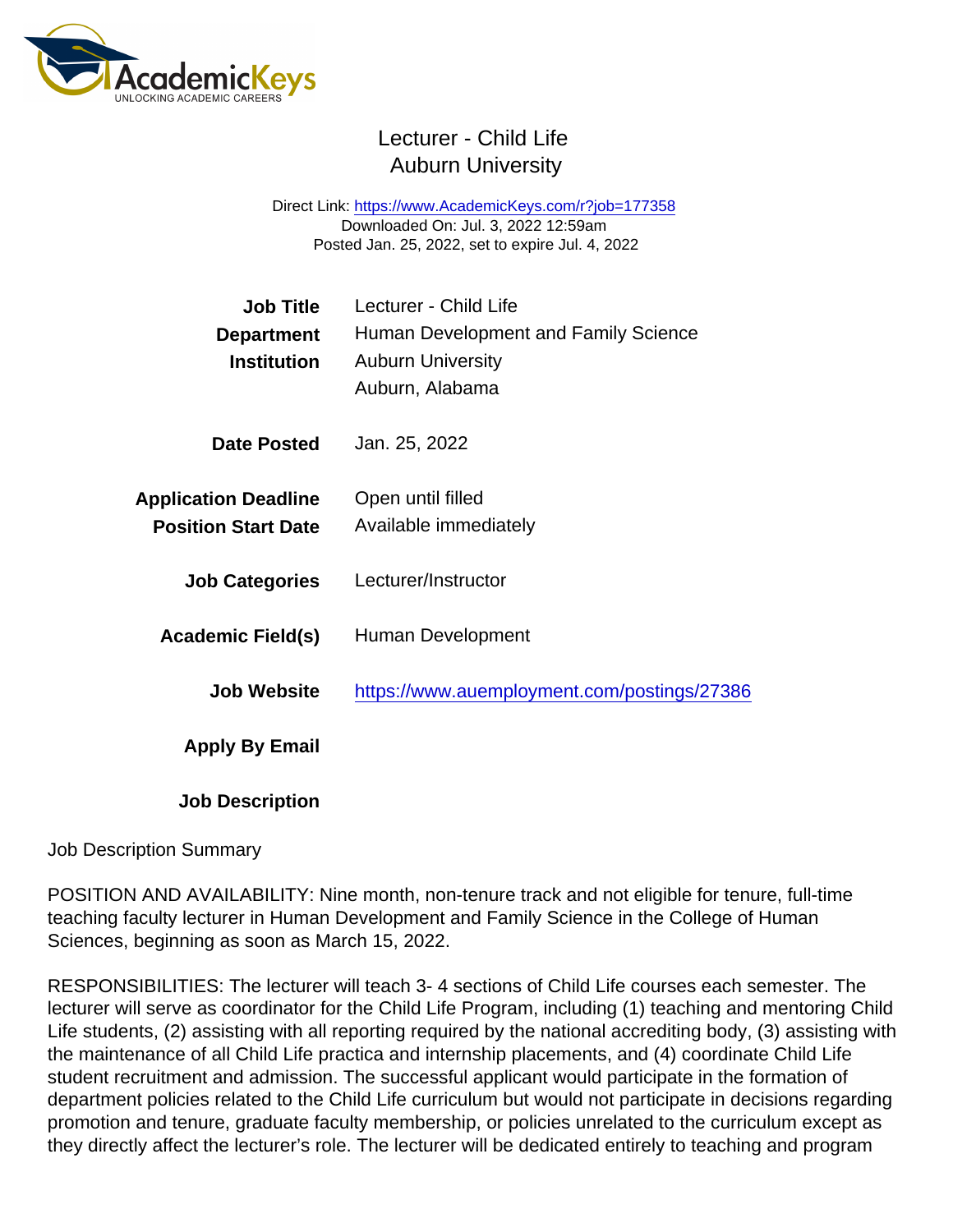## Lecturer - Child Life Auburn University

Direct Link: <https://www.AcademicKeys.com/r?job=177358> Downloaded On: Jul. 3, 2022 12:59am Posted Jan. 25, 2022, set to expire Jul. 4, 2022

coordination and will not be required to develop, pursue, or maintain an independent research agenda. This assignment will allow a high level of dedication to effective teaching. The lecturer will be reviewed annually by the department head. Based on the College and Department guidelines, the lecturer will be eligible for promotion to Senior Lecturer.

THE DEPARTMENT: The Department of Human Development and Family Science includes nineteen (19) full-time tenured and tenure-track faculty and offers undergraduate, masters, and doctoral degrees in Human Development and Family Science. Thirteen (13) nontenure-track faculty contribute to the Department's teaching and outreach missions. Additional information on the Department can be found at http://www.humsci.auburn.edu/hdfs.

COLLEGE: The College of Human Sciences, established in 1916, provides programs that promote living well through a focus on human health and well-being. Students in the College of Human Sciences receive a world-class education through curriculums focused on igniting creativity to discover sustainable solutions for improving quality of life around the world. The curriculum for each program is interdisciplinary across the myriad of Human Sciences disciplines, and each seeks to challenge students with real-world experiences and hands-on learning. This preparation produces graduates that have a broad worldview, a diverse understanding of the world in which they live and work, and a commitment to building a better world. The College has approximately 1,600 students distributed among three departments: Consumer and Design Sciences; Nutrition, Dietetics and Hospitality Management; and Human Development and Family Science, and an Office of Global Education. For more information, please see http://www.humsci.auburn.edu/main/

UNIVERSITY: Auburn University is one of the nation's premier public land-grant institutions. Auburn's mission, "is dedicated to improving the lives of the people of Alabama, the nation, and the world through forward-thinking education, life-enhancing research and scholarship, and selfless service." As an R1 institution, Auburn maintains high levels of research activity and high standards for teaching excellence, offering Bachelor's, Master's, Educational Specialist, and Doctor's degrees in agriculture and engineering, the professions, and the arts and sciences. The University is nationally recognized for its commitment to academic excellence, its positive work environment, its student engagement, and its beautiful campus. Additional information on the University can be found at http://www.auburn.edu. Auburn University is understanding of and sensitive to the family needs of faculty, including dual-career couples http://www.auburn.edu/academic/provost/facultyjobs/

#### Minimum Qualifications

A master's degree in Child Life or a related program, active certification as a Child Life Specialist by the national Child Life governing body, and Child Life teaching experience at the baccalaureate level or higher at the time employment begins. The successful candidate must meet eligibility requirements to